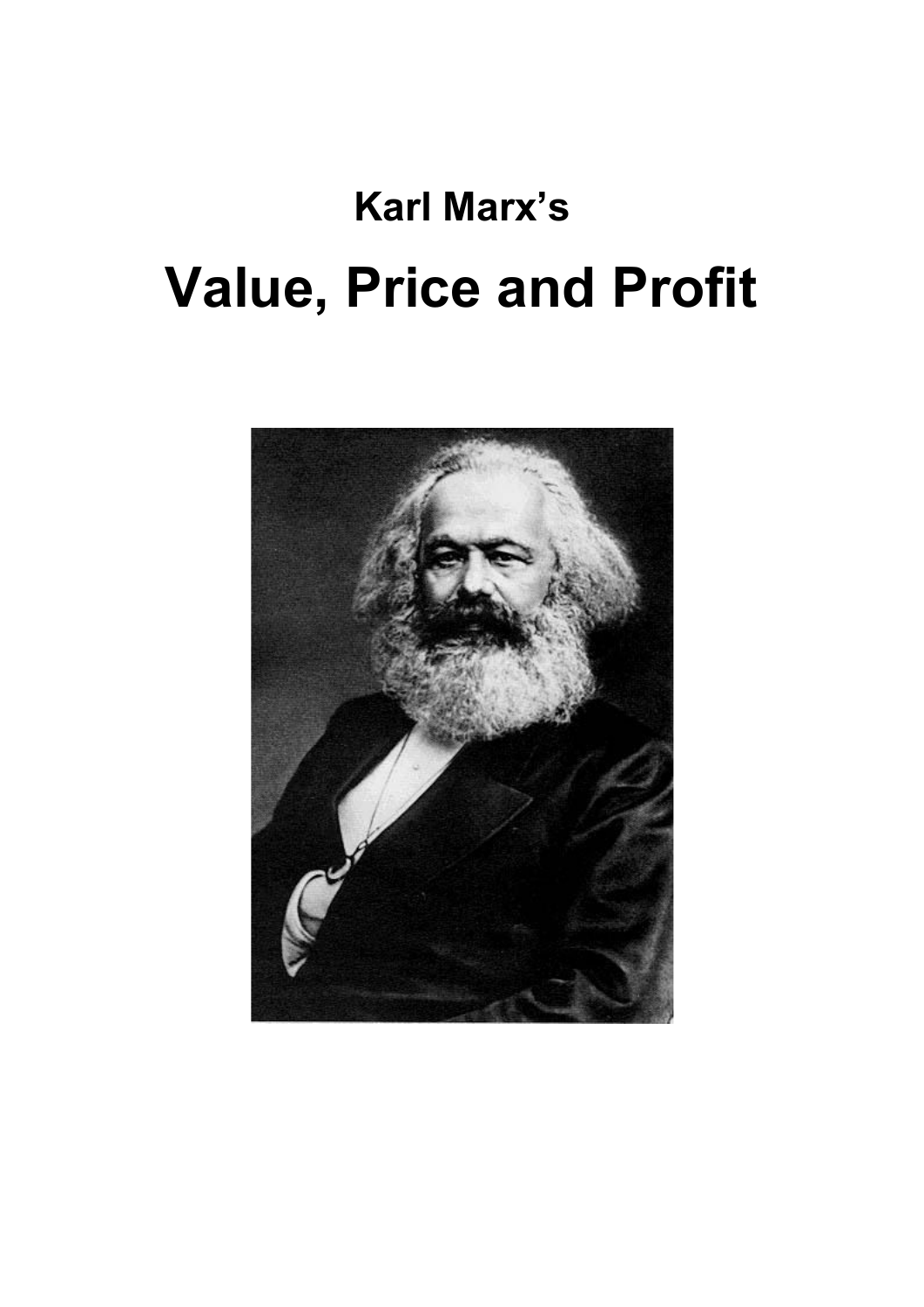# **A Study Guide**

*Value, Price and Profit* was delivered by Marx as a series of lectures to meetings of the General Council of the International Working Men's Association (the First International) on 20 and 27 June 1865, while Marx was preparing the first volume of *Capital*.

At the meeting of the General Council on 4 April 1865, John Weston, a member of the General Council, a representative of the English workers and a follower of Robert Owen, proposed that the Council should discuss two questions: first, the question of whether or not an increase in wages will improve, in general, the material conditions of the working class and, second, whether or not wage increases in one branch of industry will have a detrimental impact on other branches of industry. Weston delivered a report on these questions to meetings of the General Council on 2 and 20 May 1865, in which he argued that an increase in wages will not improve the material conditions of the working class and that trade union organisation, because of its harmful impact on industry, is detrimental to the material interests of the working class. In the meeting on 20 May, Marx argued against Weston's conclusions, and the meeting agreed that Marx would deliver a full counter-report, on 20 June, and that the reports of both Weston and Marx would be published.

Weston's arguments were based on the acceptance of the theory of a wages fund – that is, a fixed amount of capital from which capitalists pay the wages of workers. The implication of this theory is that attempts, by the workers, to increase money wages will be ineffectual because capitalists will respond, either by raising the prices of necessities (thereby bringing real wages back to their previous level) or by reducing the number of workers employed. Hence, the theory was a weapon in the hands of the bourgeoisie in their efforts to resist the economic struggles of the proletariat; and, of course, if workers were not to participate in an economic struggle, they would not understand the need for a political as well as an economic struggle to overthrow capitalism. In short, the implication of this theory, which Marx understood well, was that the class of wage-labourers should be subservient to the class of capitalists. It was for this reason that Marx felt compelled to rebut Weston's claims and that he argued in support of the economic struggle of the workers. However, Marx explained that this type of struggle is a means to an economic and a political end: the abolition of capitalism and the rule of the working class.

Marx's report to the General Council was not published in his lifetime: the manuscript was found among his papers after the death of Engels, and was prepared for publication in 1898 by his daughter, Eleanor, and her husband, Edward Aveling.<sup>1</sup> The latter added a preface to the text and re-organised it by inserting headings for the introduction and for the first six chapters.

The two parts of the original text correspond to Chapters 1 to 5 and Chapters 6 to 14 of the English edition of 1898. In the first part, Marx identifies the mistaken assumptions in Weston's reasoning while, in the second half, in further development of his critique of Weston's views, Marx gives us a clear and concise exposition of the labour theory of value,

<sup>1</sup> The manuscript was also published in Germany in *Die Neue Zeit* in 1898 under the title, *Wages, Price and Profit*.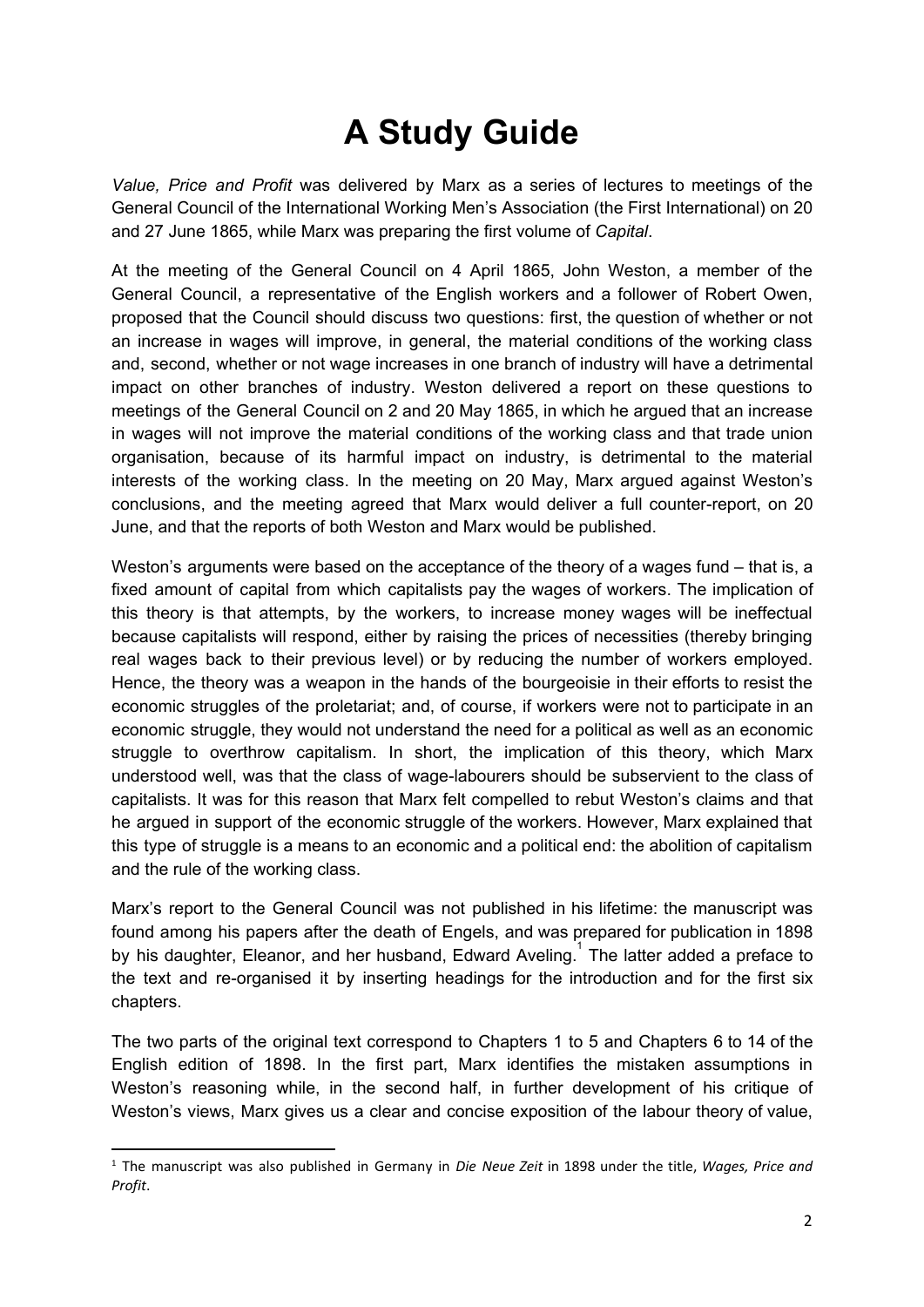the relationship between wages and profits, and the nature and lessons of the struggle between capitalists and wage-labourers (amongst other things). It is for this reason that this text is often recommended as an introduction to the first volume of *Capital*, in which the labour theory of value is given more extensive treatment. However, the fact that Marx presented this theory so clearly and concisely in *Value, Price and Profit* is a considerable achievement, given his view, which he expressed in a letter to Engels of 20 May 1865, that a "*course of political economy*" cannot be compressed "*into one hour*."

In this study guide, we follow the text of the English edition of 1898.

#### **Preliminary**

By way of an introduction to the main parts of the text, Marx makes two preliminary remarks, both of which may be understood as pointing to the necessity for a leadership of the working class that is unified and theoretically well-informed. If the leadership lacks unity ("settled convictions") on the questions before it – such as whether or not to support striking workers' "clamour for a rise of wages"– or if it is unified but theoretically misinformed and makes practical mistakes in consequence (for example, by calling on striking workers not to demand higher wages), rank-and-file workers will lose confidence in it – a loss which, if not repaired, will become an impediment to the further development of the class struggle.

# **I. Production and Wages**

Marx begins by calling into question the two related premises on which Citizen Weston's argument depended: that the quantity of national production and the real value of wages are fixed.

The quantity of national production cannot be fixed, Marx tells us, because production statistics demonstrate that both the "value and mass of production" change from year to year. If there is an expansion in the scale of production, from one year to the next, both the value of production (the total quantity of labour that is embodied in what is produced) and the mass of production (the total number of commodities that are produced) increase (other things being equal); and if production becomes more efficient, because productivity has increased, the total number of commodities that are produced, within a year, increases but the value of each one decreases, because each one is produced with a smaller amount of labour (other things being equal). Moreover, it is because the value of production changes from year to year that the supply of money changes from year to year because money is needed to facilitate the circulation of exchange value throughout the economy.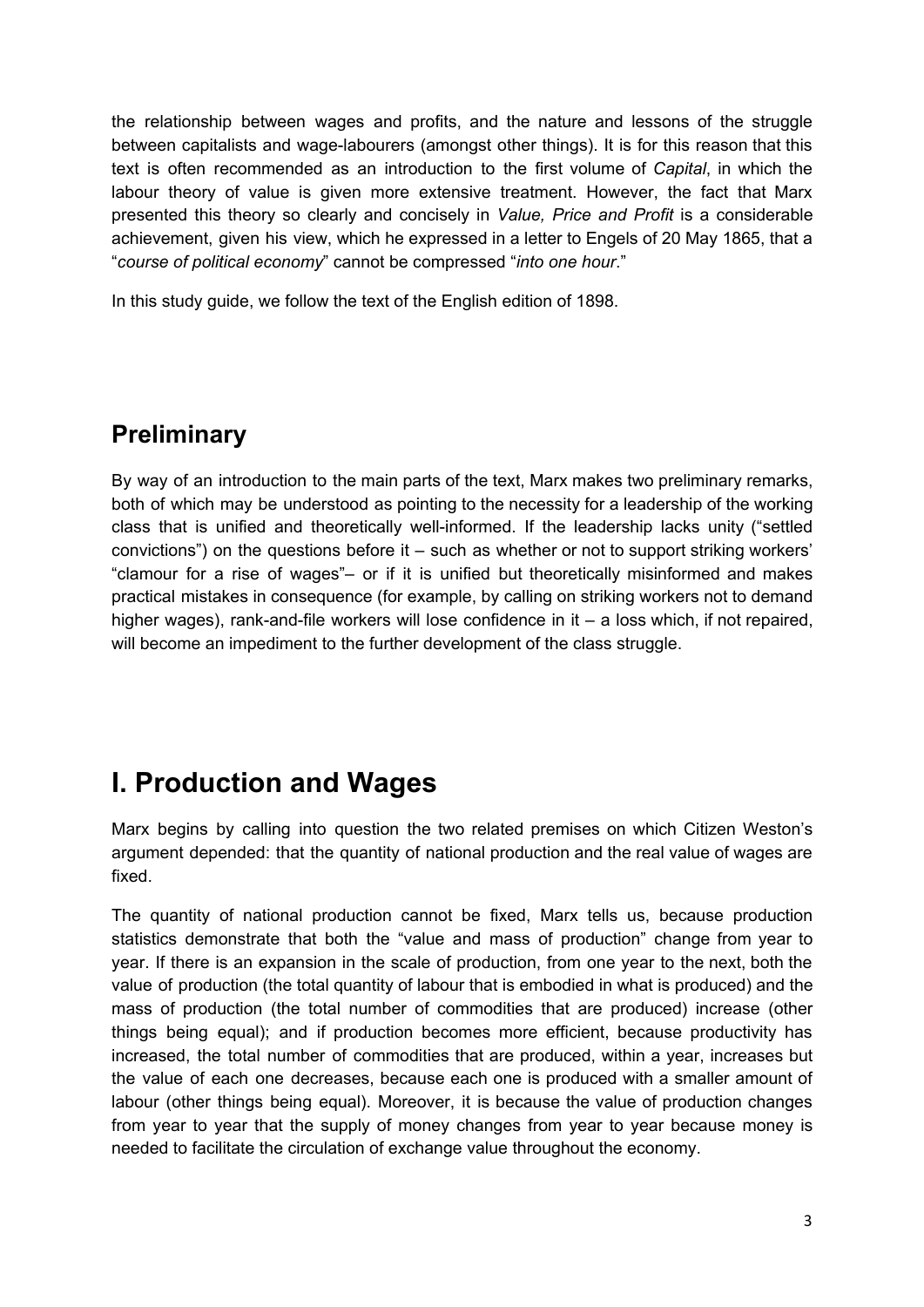However, even if the quantity of the national product were fixed, Marx argues, it does not follow that real wages would be fixed because the wage, which is one share of the value that the worker generates, is inversely related to another share of the value that the worker generates – that is, profit. In other words, if production is to be profitable, capitalists must ensure a continual *reduction* in the value of the real wage (or the value of goods and services that the nominal wage can command in exchange). $^{2}$ 

What all this means is that capitalist production is a question, not only of economics – of producing as efficiently as possible – but also of politics – of the power that one class in society – the capitalist class – has over another class in society – the working class.

#### **Questions for discussion**

How does the value and mass of national production change, when the scale of production changes?

How does the value and mass of national production change, when the productive power of labour changes?

Why does John Weston assume that the real value of wages is fixed?

Why can we not assume that the real value of wages is fixed?

#### **II. Production, Wages, Profits**

At the start of this chapter, Marx states, concisely, one of the economic implications of Citizen Weston's assumption that the quantity of the national product is fixed: that is, if the working class secures an increase in money wages, the capitalist class will respond by increasing the prices of other commodities, with the result that the real value of the wage (the quantity of goods and services that workers can command in exchange) will stay the same.

Marx reminds us that Citizen Weston's argument assumes that "the amount of wages is fixed." Such an assumption is problematic, Marx argues, because it begs the question *which* quantity of wages is the one that is fixed. To avoid this problem, Citizen Weston must show that the amount that is fixed is governed "by an economical law"; and, if he cannot establish this fact, his argument will be arbitrary – that is, the amount of wages that is fixed will be the consequence of "the mere will of the capitalist, or the limits of his avarice".

 $2$  Of course, if production is to be profitable, there must also be a sufficient level of demand, for the goods and services that the capitalists offer for sale, because it is only through the exchange of goods and services for money that the surplus value that is embodied in them is realised as profit.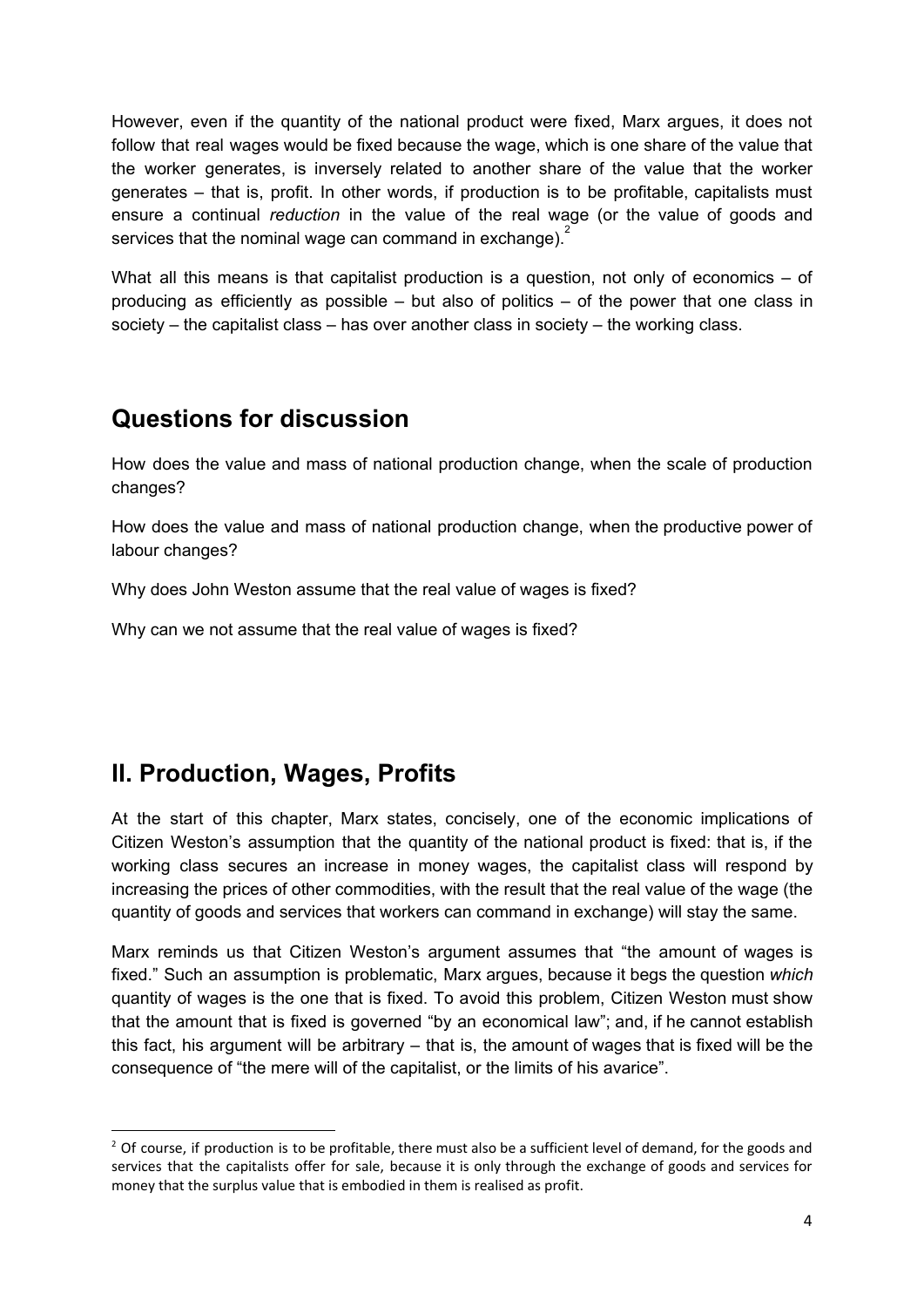Marx points out the capitalists cannot simply raise prices at their will, because they are subject to the pressures of supply and demand.

Consider the production of necessities. Following an increase in wages, the market price of necessities will increase because, if workers spend their wages on necessities, the demand for necessities will increase, relative to their supply; and capitalists who produce necessities will be able to maintain their rate of profit because the increase in the market price will compensate them for the increased wages they must pay.

By contrast, because the demand for luxuries will not increase, the market price of luxuries will not increase, with the result that the rate of profit for those capitalists who produce luxuries will start to decrease.

The consequence of the increase in the wage, then, is a difference in the average rate of profit between the two spheres of production. Capital will flow from the sector in which luxuries are produced (the less profitable sector), to the sector in which necessities are produced (the more profitable sector), until the increase in the supply of necessities has eliminated the excess demand for them and until the decrease in the supply of luxuries has eliminated the excess supply of them; and, consequently, until the market prices of necessities fall and the market prices of luxuries rise.

The end result is an average rate of profit that is now equal, across both spheres of production – but an average rate of profit that is now *lower* than it was before the increase in the wage. Moreover, although the total quantity of the national product and the productivity of the economy will not have changed, the relative content of the national product will have changed because of the expansion in the supply of necessities and the reduction in the supply of luxuries.

Marx then adduces the consequences of the rise in wages in Great Britain, between 1849 and 1859 in support of his argument. Marx tells us that, contrary to what the bourgeois economists predicted (that is, economic ruin), the prices of commodities actually fell during this period – alongside the rise in the wages of the factory workers and the shortening of the working day that was the consequence of the Ten Hours Bill – because productivity increased. (When productivity increases, the labour time required to produce commodities, and hence their exchange value, decreases.) Marx also gives the example of rises in wages for agricultural workers alongside falls in the price of wheat.

#### **Questions for discussion**

What is problematic about assuming that a certain amount of wages is fixed?

Why is it problematic to assume that capitalists will respond to an increase in wages with an increase in the prices of commodities?

How does the historical evidence contradict John Weston's argument about the relationship between wages and other commodity prices?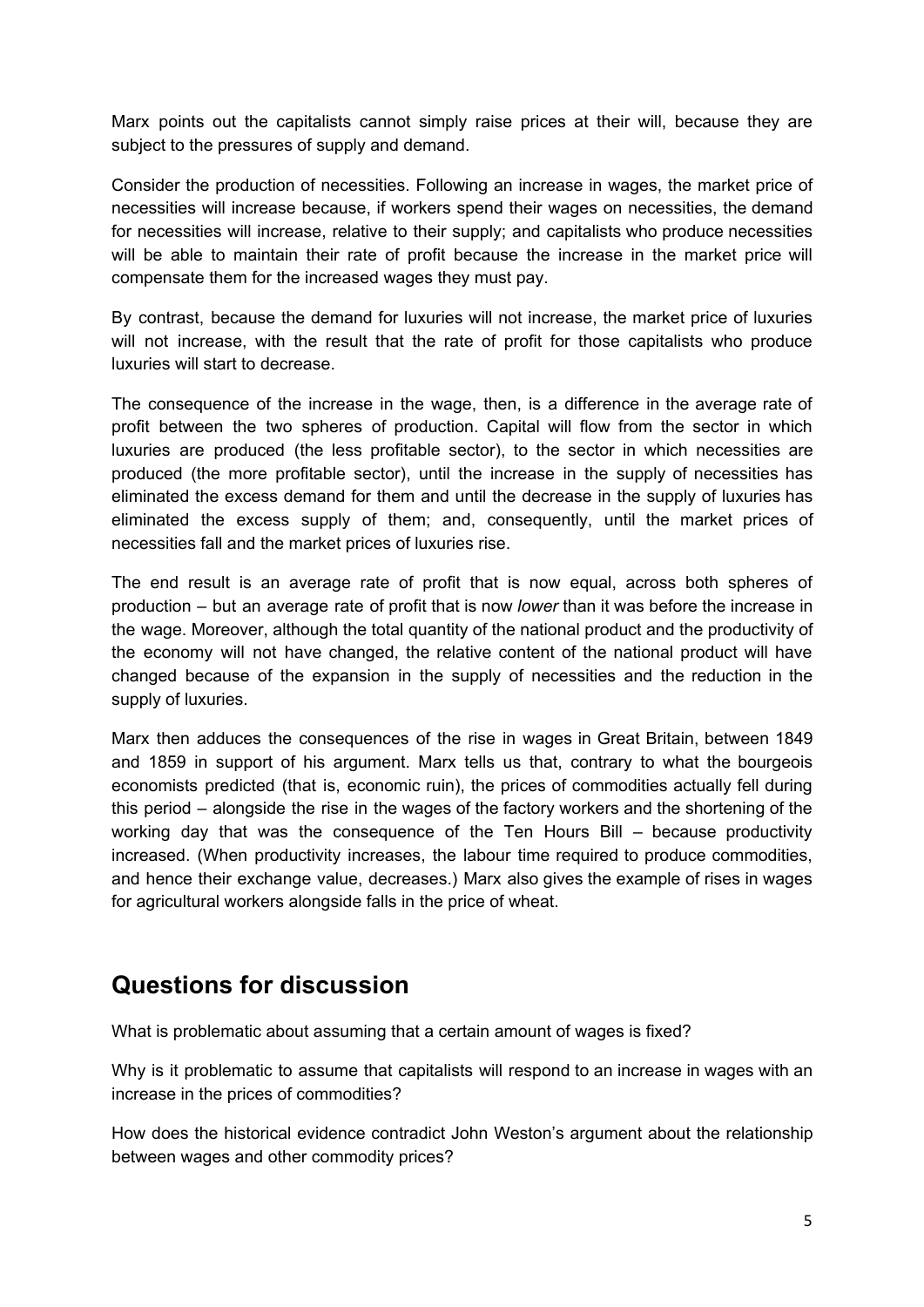#### **III. Wages and Currency**

In this chapter, Marx addresses the assumption that the amount of money in circulation is fixed, an assumption which follows from the initial assumption that the quantity of the national product is fixed. It is a problem for John Weston's argument, because if the amount of money in circulation is fixed, an increase in wages cannot be paid; yet, in making his argument, Weston assumes that payment of an increase in wages is possible.

Marx calls into question, once again, the claim to which the assumption of a fixed supply of money is related and which he has already rebutted: that a rise in wages leads to a rise in the prices of necessities. Marx shows us, once again, that the facts contradict this claim. In the early 1860s, for example, as the degree of international competition in the cotton industry intensified, the wages of cotton operatives in England *decreased* by about 75 per cent. However, over the same time period, the price of wheat (a major ingredient for the supply of basic food) *increased*: that is, the average price of wheat for the years 1861 to 1863 was higher than its average price for the years 1858 to 1860. In short, the historical evidence does not support Weston's claim that a rise in wages leads to a rise in the prices of necessities.

Marx then observes that, despite the vast increase in monetary transactions in the railway industry in England between 1842 and 1862, the total amount of money in circulation stayed roughly the same; indeed, he points out that there is a tendency for the amount of money in circulation to diminish as the amount of exchange value that is generated increases. In short, the historical evidence does not validate Weston's assumption that the amount of money in circulation is fixed.

We can explain all these facts, Marx argues, once we understand that there is variation, each day, in the "amount of monetary transactions to be settled"; in the forms of money that are used to facilitate these transactions; in the amount of money that is held by banks in reserve; and in the amount of money that is in circulation, both nationally and internationally.

In short, given all the evidence before us, we cannot assume that the amount of money in circulation is fixed.

#### **Questions for discussion**

What is the problem, for John Weston's argument, with assuming that the amount of money in circulation is fixed?

What evidence is there that indicates that the amount of money in circulation is not fixed?

What is the relationship between the velocity of circulation of money and the supply of money?

What is the relationship between the supply of money and the amount of exchange value that is generated?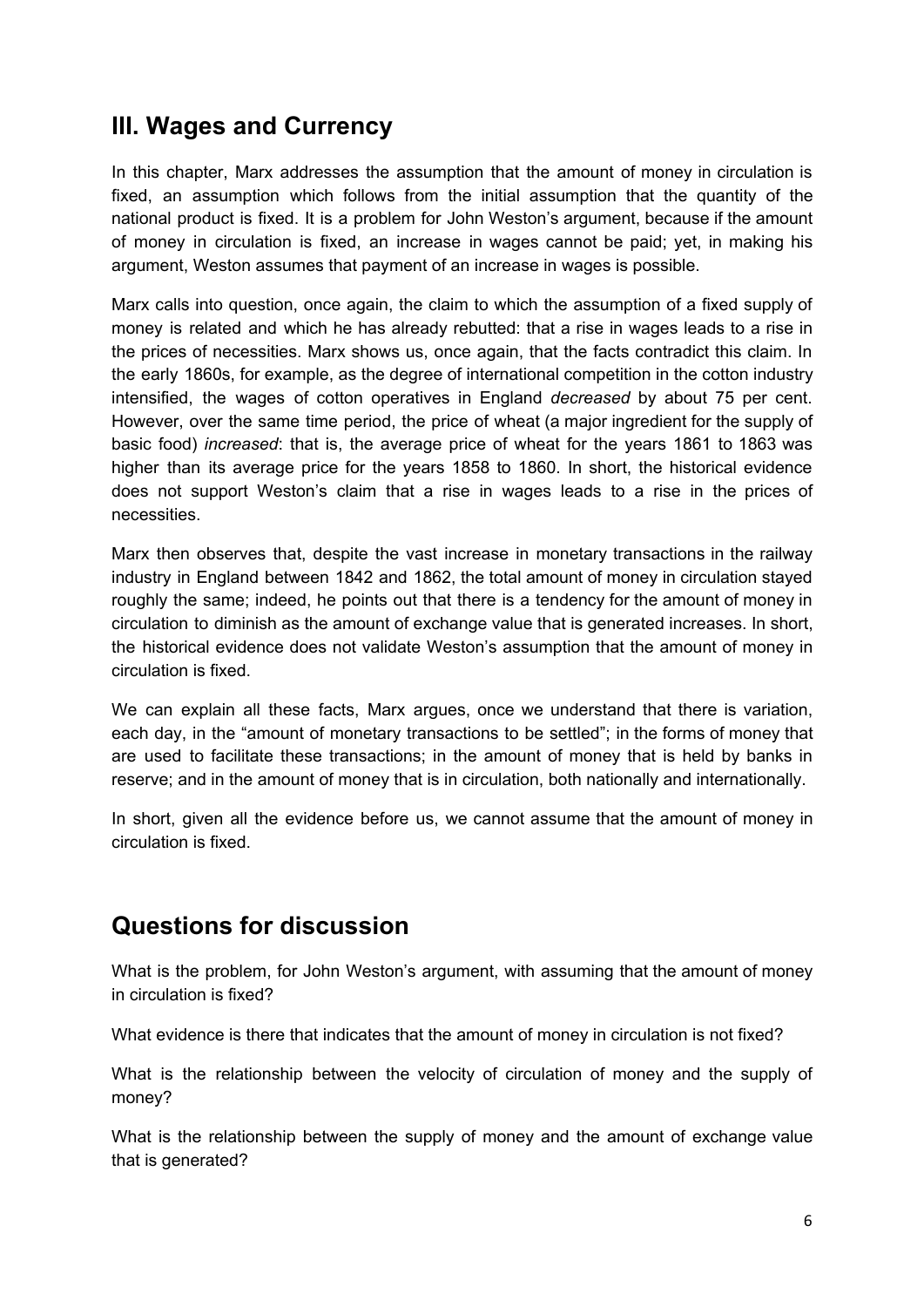# **IV. Supply and Demand**

In this short chapter, Marx addresses the problem that Citizen Weston, or anyone else, faces, when they say that wages are too high or too low. The problem with this sort of claim, Marx argues, is one of reference: how can we say that wages are too high or too low, if we do not refer to "a standard by which to measure their magnitudes"?

Now, in the case of the movement of wages, that standard will be the exchange value of labour power, whose monetary expression is its price, or wage.

But what determines its exchange value: the laws of the labour market – by the supply of, and the demand for, labour power? Marx argues that it is not: he maintains that the laws of the labour market dictate "nothing but the temporary *fluctuations* of market prices." Thus,

- when we say that wages are too high, we mean to say that the market price of labour power is greater than its exchange value, because the demand for labour power is greater than its supply;
- when we say that wages are too low, we mean to say that the market price of labour power is less than its exchange value, because the demand for labour power is less than its supply;
- when we say that wages are neither too high nor too low, we mean to say that the market price of labour power is equal to its exchange value, because the demand for labour power is equal to its supply.

However, in each case, the question of the *determination* of the exchange value of labour power – of the wage standard or point of reference – remains unanswered.

This is a question that Marx addresses in subsequent chapters.

#### **Questions for discussion**

How can we avoid the problem that arises when we say that wages are either too low or too high?

In what circumstance will the market price of labour power be less than the exchange value of labour power?

In what circumstance will the market price of labour power be greater than the exchange value of labour power?

In what circumstance will the market price of labour power be equal to the exchange value of labour power?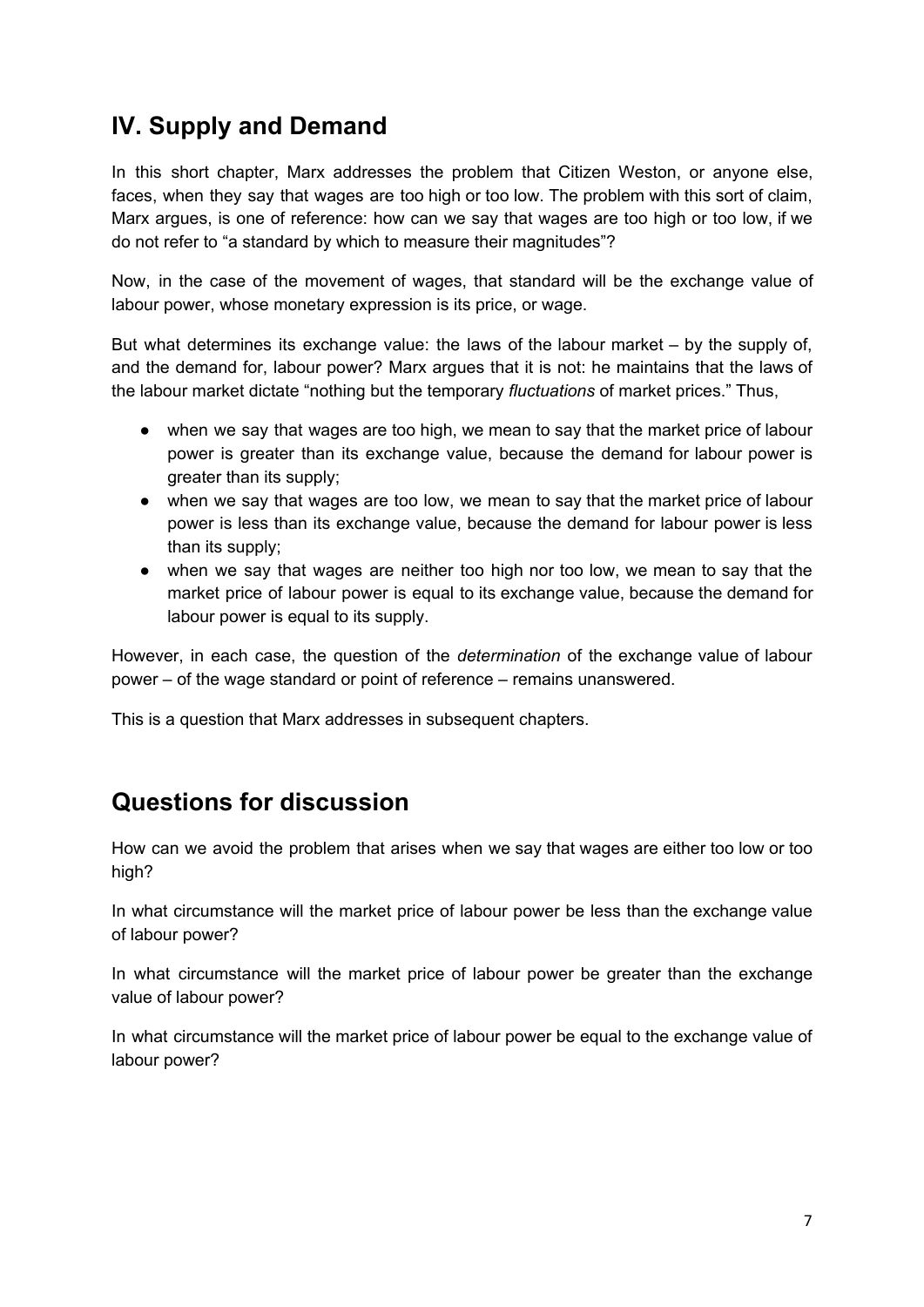# **V. Wages and Prices**

In this chapter, Marx lays to rest the "old popular, and worn-out fallacy that 'wages determine prices'".

If this claim were true, Marx suggests, low prices of commodities would be associated with a low price of labour power, and, vice versa, high prices of commodities would be associated with a high price of labour power. However, the opposite is the case: "high-priced labour [power]" is associated with "low-priced" commodities, and, vice versa, "low-priced labour [power]" is associated with "high-priced commodities".

Given that the wage is the price of labour power and that the price of any commodity (including labour power) is the monetary expression of its exchange value, to say that wages determine the price of commodities is just to say that the value of labour power determines the value of commodities. But that begs the question: what determines the value of labour power? Citizen Weston and other proponents of a components theory of price cannot answer this question, Marx tells us, because their answer must be circular in its reasoning.

This problem  $-$  of circular reasoning  $-$  is the problem that we encounter, when we make any commodity "the general measure and regulator of value": we end up saying that the value of one commodity is what it is because it is equal to the value of another commodity, and thus we avoid understanding *how exchange value is generated*.

Marx concludes that, to accept the "dogma" that "'value is determined by value'" is to accept a "tautology".

#### **Questions for discussion**

How does the historical evidence contradict the claim that the price of labour power determines the prices of other commodities?

What is the consequence of making a commodity the measure of exchange value?

#### **VI. Value and Labour**

Having addressed the mistakes in Citizen Weston's argument, Marx turns to the nature of value and asks us to consider what the value of a commodity is and how this value is determined.

When we consider the exchange value of any commodity, Marx tells us, we have to make sense of the fact that a certain quantity of one commodity (for example, a quarter of wheat) may be exchanged for *different* quantities of other commodities (for example, cotton or iron);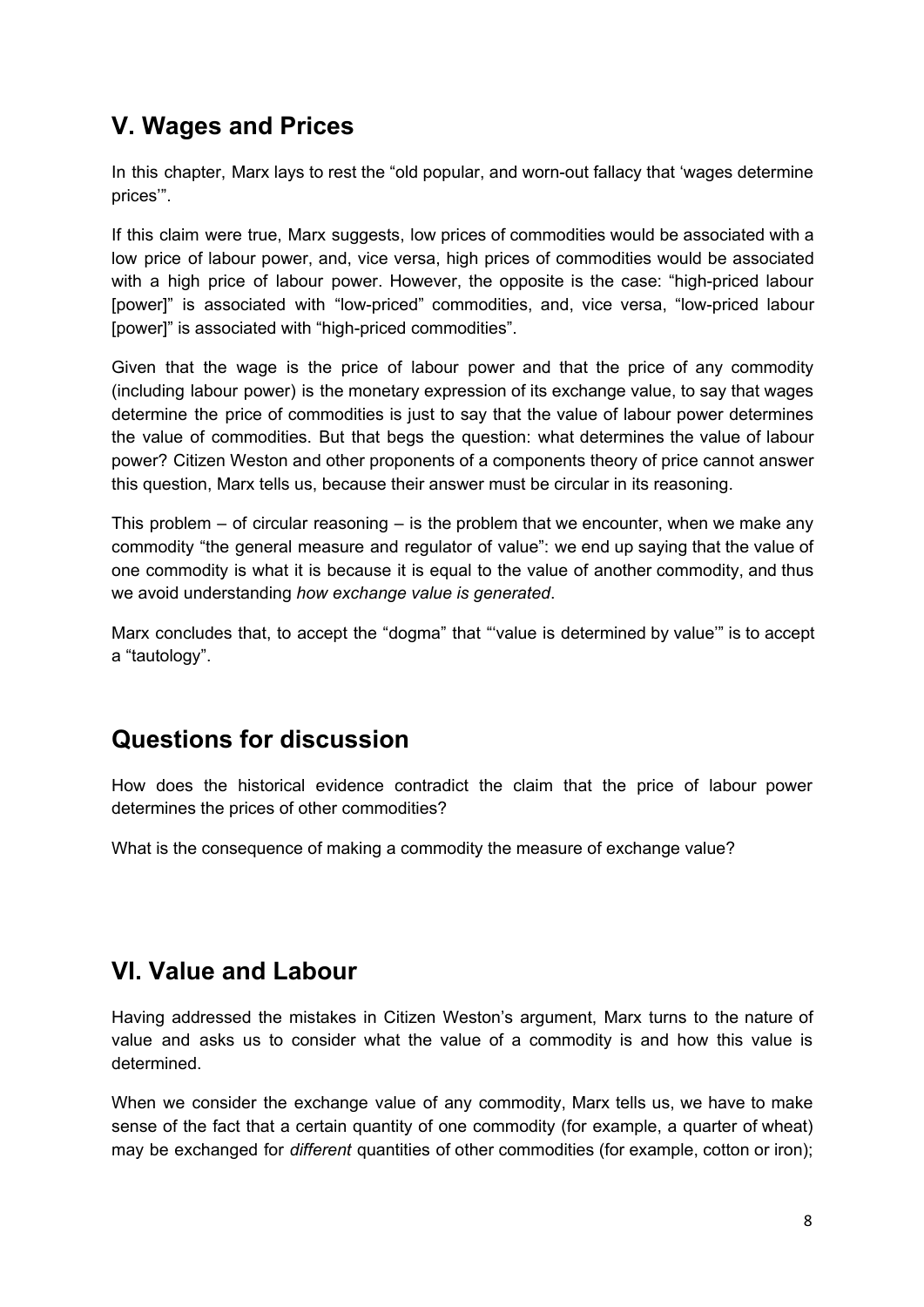and to make sense of this fact, Marx asks us to think about what determines the variations in the quantities that are exchanged.

The answer to this question, Marx argues, is the quantity of labour that is embodied in each commodity – the "*realized, fixed, or … crystallized social labour*" – which is measured by time. The longer is the time for the production of a commodity, the higher is its value; the shorter the time, the lower its value.

Moreover, when we consider what determines the exchange value of any commodity, we must also take into account the quantity of labour that is embodied in the raw materials, tools and other means of production  $-$  a value that is transferred, gradually, to the finished goods and services during production. The gradual transfer of value – the "average waste or wear and tear during a certain period" – is known as the rate of depreciation.

Furthermore, the quantity of labour by which the exchange value of any commodity is determined is the quantity of labour that is *socially necessary* – what Marx refers to simply as "social labour" – because to speak of a *commodity*, as opposed to just a product of labour, is to presuppose social relations of contract, hierarchy, private ownership, etc. – in short, all the different social relations that constitute the capitalist system of production.

The socially necessary labour time that determines the exchange value of any commodity must be the socially necessary labour time *on average*. In this way, we take into account differences, not only in the natural conditions of production – "such as fertility of soil, mines, and so forth" – but also differences in the intensity of the labour, the skill of the labourers, the extent of the division of labour, the technology employed, the degree of mechanisation of production, the ease of communication and transportation, and so on.

Productivity, then, is a property of a system of production; as such, it is another type of social property. This is why, in his discussion of the determinants of productivity, Marx also uses the phrase "the *social powers of labour*".

In the final part of this chapter, Marx discusses the "*monetary expression of value*" or price. When we assign a price to a commodity, Marx tells us, we reveal the quantity of social labour that is embodied within it; and, moreover, we do this homogeneously – by using money as our means of expressing the exchange value of each commodity – so that we can compare, easily, the exchange values of different commodities.

Because goods and services are exchanged for money in the market, we have to distinguish between the natural price of a commodity and its *market price*. If the supply of a commodity is equal to the demand for it, its market price will be the same as its natural price. However,

- if the supply of a commodity exceeds the demand for it, its market price will tend to fall below its natural price;
- if the demand for a commodity exceeds its supply, its market price will tend to rise above its natural price.

In the long run, though, a rise in the market price is compensated by a fall, and vice versa, so that, on average, a commodity is always sold at its natural price or at its exchange value. What this means, Marx tells us, is that the existence of profit cannot be explained by the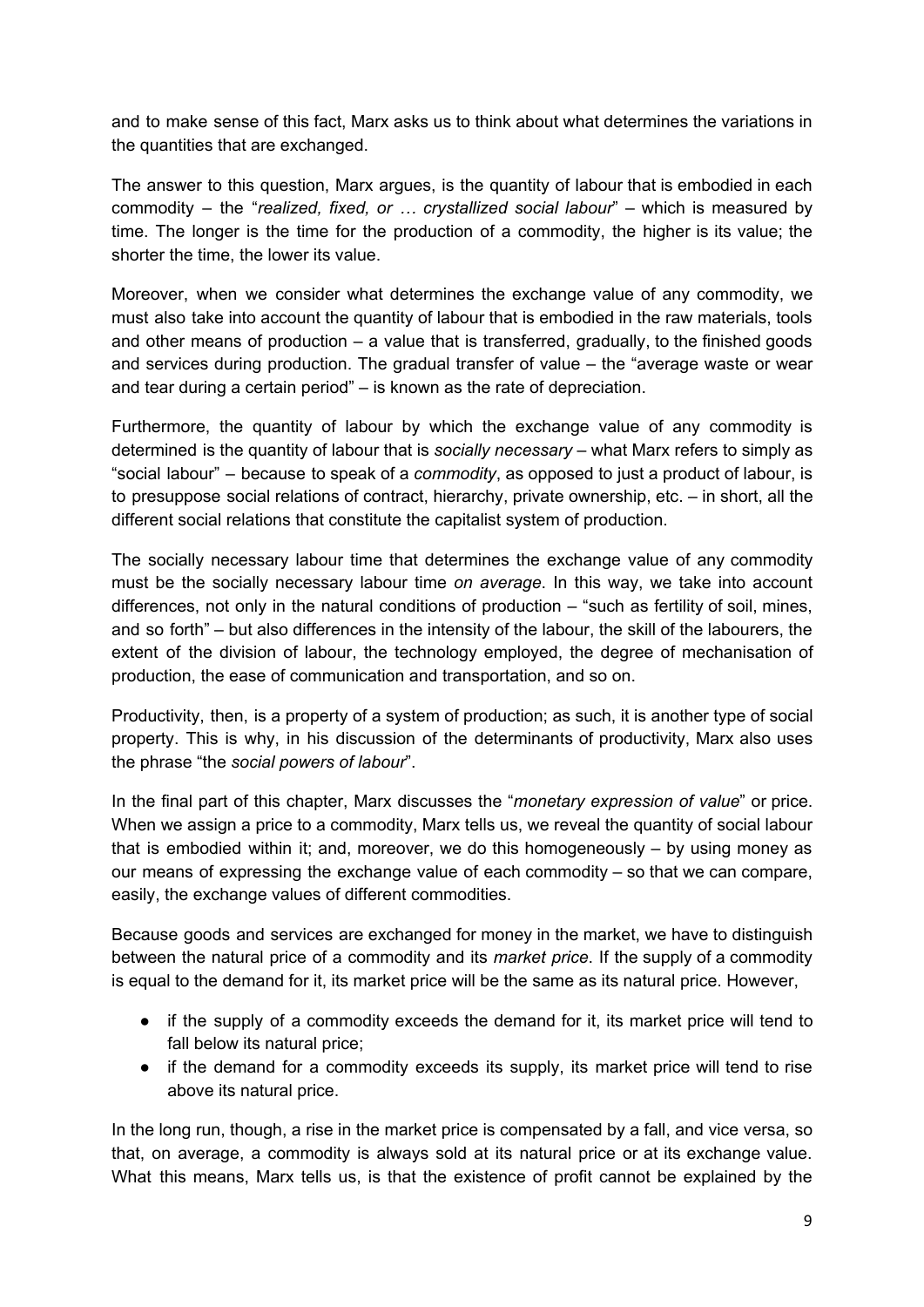selling of a commodity at a price that is above its exchange value (what is known as surcharging).

#### **Questions for discussion**

What is the exchange value of a commodity?

What is the relationship between the value of the labour power that is employed to produce a commodity and the exchange value of that commodity?

What is depreciation?

Why do we measure the exchange value of a commodity by the quantity of labour that is socially necessary, on average, for its production?

What is the difference between natural price of a commodity and its market price?

Why can we not explain the existence of profit via the concept of surcharging?

#### **VII. Labour Power**

From consideration of the determination of the exchange value of commodities, Marx turns to the concept of labour and asks us to consider the meaning of the expression the "*value of labour*". It is common sense, Marx tells us, that labour is a commodity just like anything else that is bought and sold. But common sense is wrong: "there exists no such thing as the *value of labour* in the common acceptance of the word."

Labour is the process through which exchange value is generated. Now, it is because labour occurs through time that *labour time* is the appropriate measure of exchange value. Therefore, if we were to ask what determines the exchange value of a unit of labour, our answer would have to be circular in its reasoning and thus "nonsensical". We know that it is the quantity of (socially necessary) labour that determines the exchange value of any commodity; yet, the unit of labour that we are treating as a commodity is itself labour time. This is like saying that £5 is worth £5.

We can now understand why it is a mistake to treat *labour* as a commodity and to try to work out what determines its value; the result is, in Marx's words, an "irrational … application of value". We can also understand why the phrase the "*value of labour*" is "tautological" because, to speak of the value *of* labour is to presuppose that value is a concept that is *independent* of the concept of labour.

Therefore, if it is a mistake to think of labour as a commodity, the correction to this mistake is to think of *labour power* as what is bought and sold. In the second half of the chapter, Marx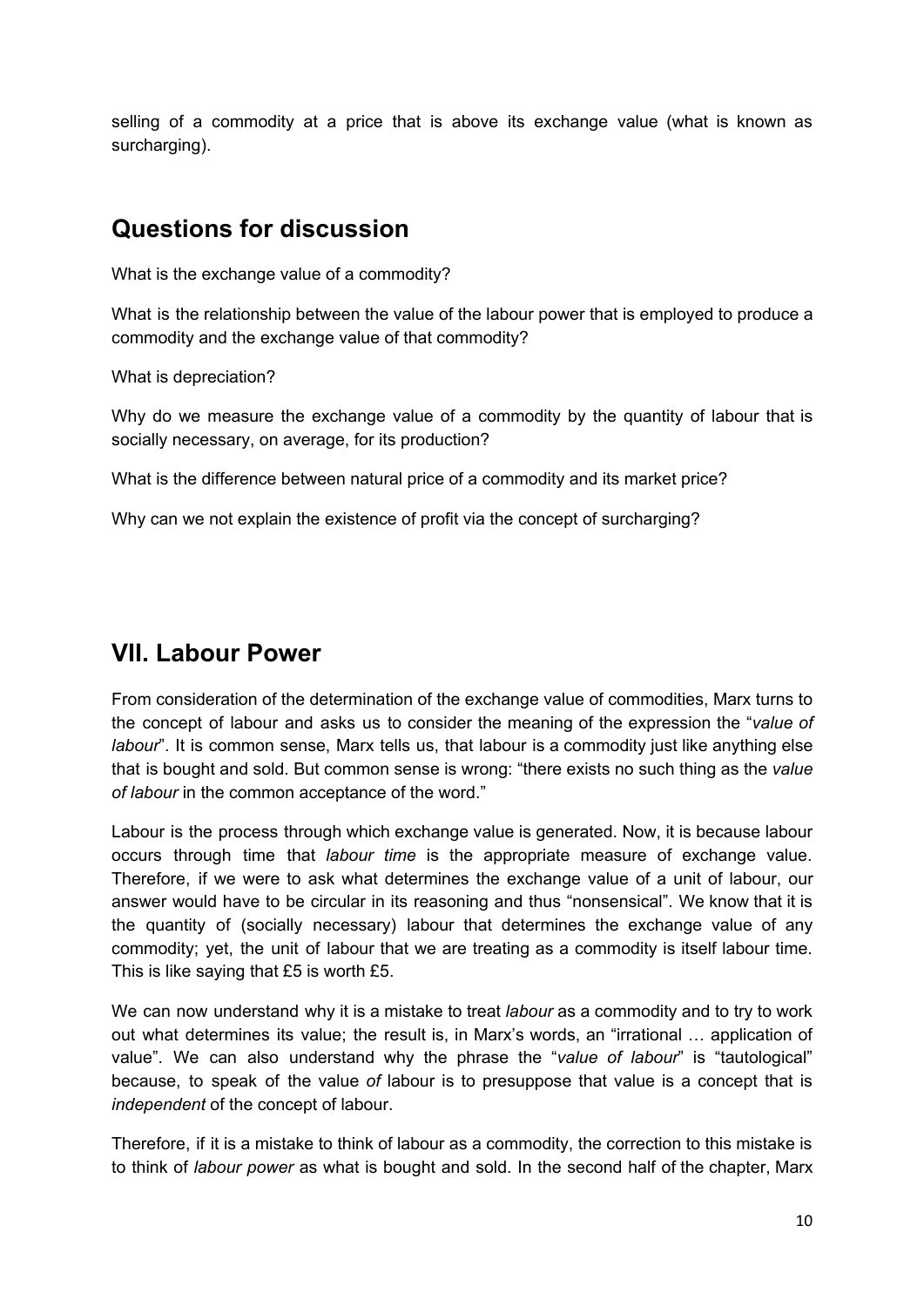considers what determines the exchange value of labour power. His answer, of course, is in accordance with his law of value: that it is the quantity of labour that is socially necessary, on average, to produce labour power that determines its value in exchange. How, though, is labour power produced? What are the costs of its production? There is the cost of maintaining one's capacity to work through consumption of the necessities of life. But there is also the cost of educating and training workers to develop their knowledge and skills. Moreover, as workers become worn out and retire, there is the cost of replenishing the supply of labour power through the rearing of children, whose physical and intellectual development also depends on consumption of the necessities of life. In short, "the *value of labouring power* is determined by the *value of the necessaries* required to produce, develop, maintain, and perpetuate the labouring power."

Note, furthermore, that some kinds of labour power are more costly to produce than others so that, across different industries, we see variation in the value of labour power and its price – the wage. It is, therefore, a mistake, Marx argues, to call for "an *equality of wages*" because, if "different kinds of labouring power have different values … they *must* fetch different prices in the labour market." Marx suggests that underlying this call for equality is the desire for freedom from wage-slavery; but to call for such an equality is to take for granted the mode of production  $-$  capitalism  $-$  in which labour power is a commodity. To de-commodify labour power, it is necessary to abolish capitalism and the "wages system" on which it depends; that is the only way to emancipate the working class.

#### **Questions for discussion**

What is labour?

What is problematic about the expression 'the value of labour'?

What is labour power?

How did labour power come to be a commodity?

What determines the exchange value of labour power?

Why is it a mistake to call for equal wages?

#### **VIII. Production of Surplus Value**

In this short chapter, Marx considers the origin of surplus value. Where does it come from? In answering this question, Marx begins by reminding us that the capitalist, when purchasing labour power, acquires "the right to consume or use" that power. In other words, by taking ownership of labour power, or the capacity to work, via the employment contract, the capitalist gains control over the exercise of that power.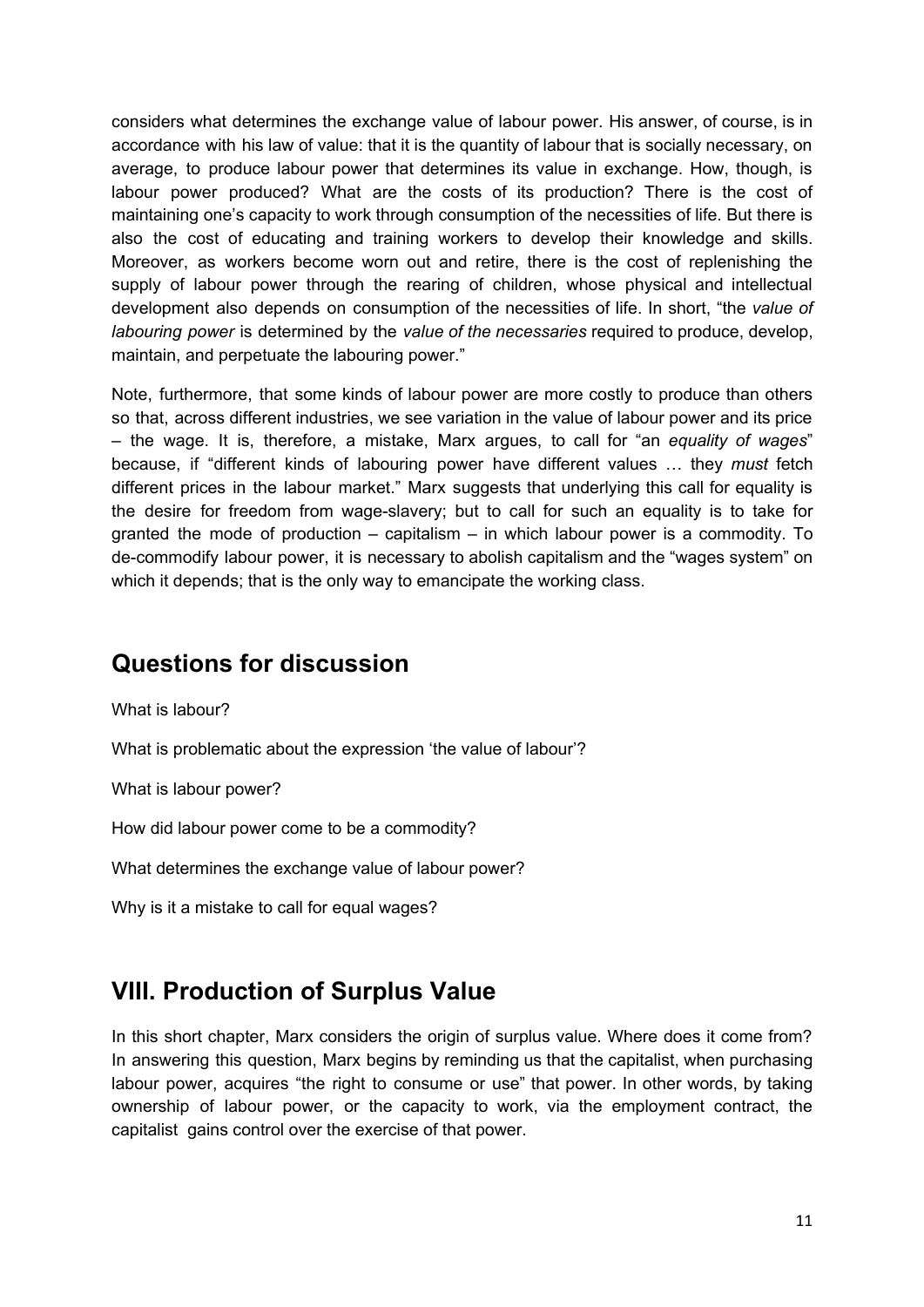Now, if it takes a person six hours, on average, to produce the daily necessities of life, six hours will be the quantity of *necessary labour* through which *necessary value* is realised as *necessary produce*. However, if the capitalist demands a working day of 12 hours, the worker will be producing a value that is greater than the value of the daily necessities of life. In this situation, there will be, in addition to the six hours of necessary labour, six hours of "*surplus labour*" through which "*surplus value*" is realised as "*surplus produce*"; and, because the capitalist is the owner of the labour power and the means of production, the capitalist takes possession of the whole product of the 12 hours of labour.

What all this means is that the exchange value of labour power, which "is determined by the quantity of labour necessary to maintain or reproduce it", is distinct from the "*use*" or "exercise" of labour power, which is limited only by the physical and intellectual capacities of the labourer.

The origin of surplus value, therefore, lies in the unequal exchange between the capitalist and the labourer: the capitalist receives, from the exercise of labour power, a value of produce that is *greater* than the value of the labour power that the capitalist purchased, while the labourer receives, through the wage, a value that is *less* than the total value of what has been produced. "It is this *sort of exchange*," Marx concludes, "upon which capitalistic production, or the wages system, is founded, and which must constantly result in reproducing the working man as working man, and the capitalist as a capitalist."

#### **Questions for discussion**

What is the use value of labour power?

What are the limits to the exercise of labour power?

What is surplus value?

Which social relations are the conditions for the production of surplus value?

#### **IX. Value of Labour**

In another short chapter, Marx revisits the expression that he has called into question in a previous chapter: the "'*value, or price of labour*.'" Marx considers how this expression becomes part of the common sense of the worker. He argues that, because workers think of themselves as working for a capitalist, receiving in return for their work a wage, *they think of the value of the wage as being equal to the value of what they have produced for the capitalist*. In this way, workers misunderstand the nature of their relation to the capitalist: the "*value or price of the labouring power*" appears to them as the "*price or value of labour itself*",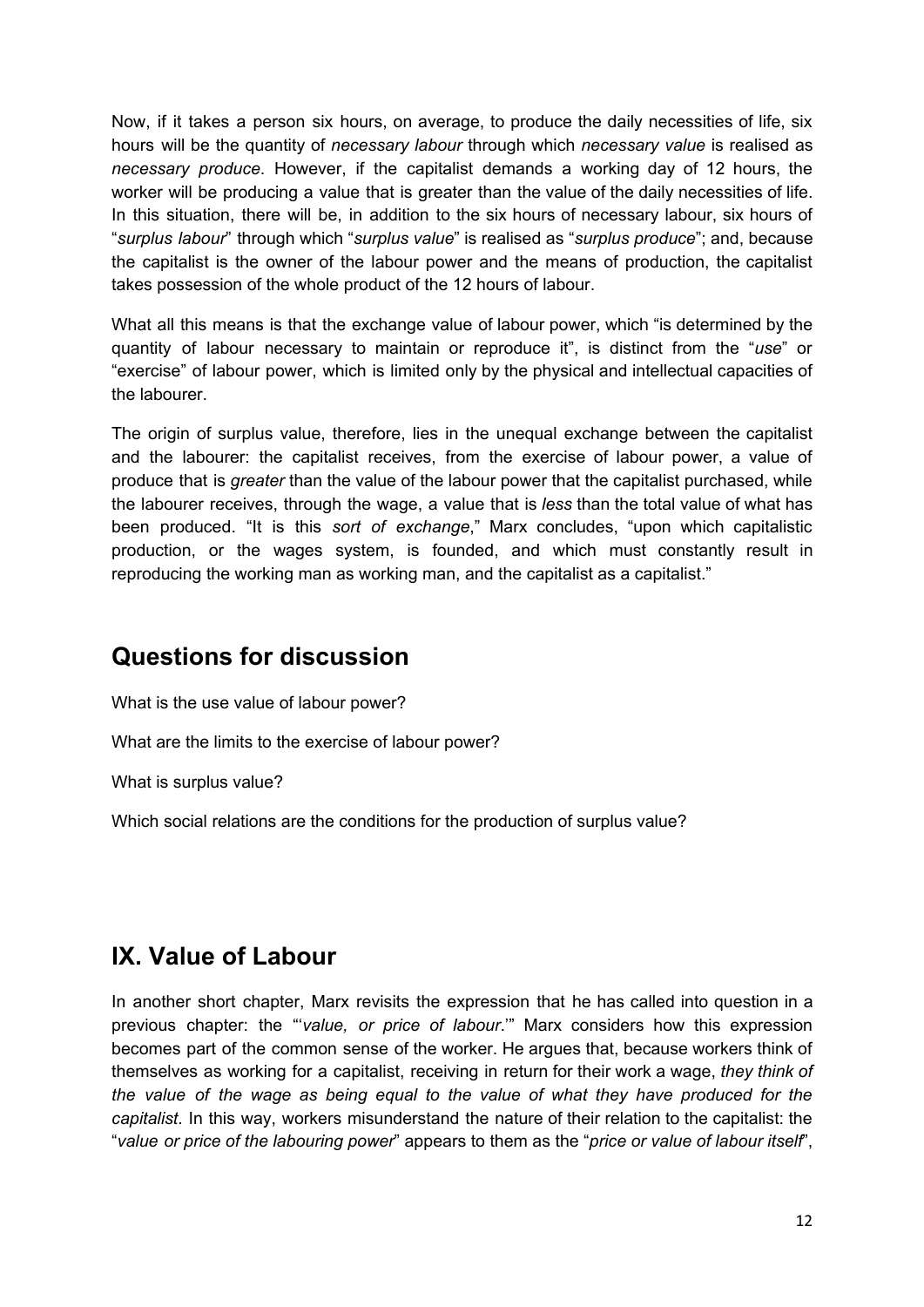while the "*unpaid* labour" which they provide and through which they generate "*surplus value* or *profit*" for the capitalist appears to them as "*paid* labour."

With each mode of production a specific form of labour is the basis for the exploitation of one class of people in society by another, whether the exploitation is achieved through slavery (in the ancient mode of production), serfdom (in the feudal mode of production) or employment (in the capitalist mode of production).

#### **Questions for discussion**

What is it about slavery that makes us think that all the labour that slaves provide is unpaid?

What is it about employment that makes us think that all the labour that employees provide is paid?

What is it about serfdom that makes us think that serfs provide labour for their lord voluntarily?

# **X. Profit Is Made by Selling a Commodity at Its Value**

In this short chapter, Marx asks how the capitalist makes a profit from production. His answer is quite simple: the capitalist makes a profit by selling the product of labour, not at a price that is greater than its (exchange) value (that is, through surcharging) but at a price that is equal to its value.

How is this possible? It is possible because the (exchange) value of a material object is equal to the "*total quantity of labour*" that is realised within it. Because this quantity of labour is a combination of "*paid* labour" and "*unpaid* labour", when the capitalist sells the object at its value, the money received represents a value that is greater than the value of the labour power that was used in its production (the necessary value).

In short, by selling a product of labour at its value, a capitalist realises the surplus value that is embodied within it as profit.

# **Questions for discussion**

How does a capitalist make a profit from production?

What is the cost of producing a commodity to a capitalist?

What is the cost of producing a commodity to a wage-labourer?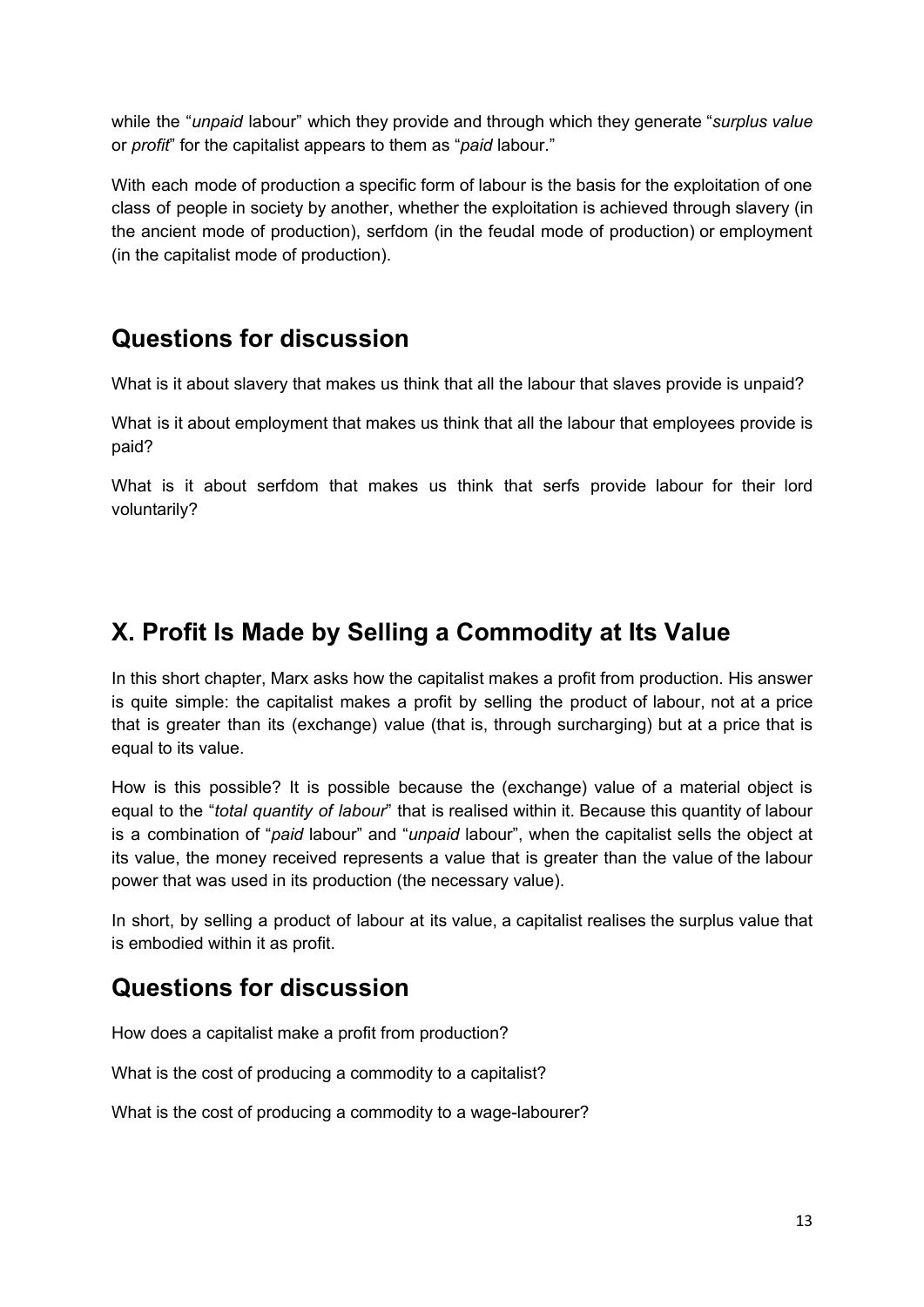# **XI. The Different Parts into Which Surplus Value Is Decomposed**

In this chapter, Marx develops our understanding of the distribution of surplus value. He argues that, to the extent that the (industrial) capitalist does not own land, one part of the profit that is made from production must be paid as "*rent*", to the owner of the land that is used as the site of production; a second part must be paid as "*interest*", to the owner of the instruments of production (which will be a financial capitalist, if money is borrowed to cover the cost);<sup>3</sup> while a third part will be retained as "*industrial* or *commercial* profit". In short, rent, interest and industrial profit are three different *shares* of the total surplus value that is embodied in the commodity.

Of course, to the extent that the industrial capitalist is the owner of the land, buildings and instruments of production (the tools, machines, etc.), the "whole surplus value" may be retained.

So far, Marx has divided the total (exchange) value of a commodity into necessary value and surplus value. However, a third part of the total value is the *replacement value* – that is, the value of the means of production that is used up as production proceeds. (The value of a machine, for example, is transferred, gradually, to the objects whose production the machine facilitates.) When the capitalist has sold all the commodities that can be produced to the point at which the means of production is worn out, the capitalist will use some of the proceeds from the sale of the product to cover the cost of replacing the means of production.

Leaving aside replacement value, Marx emphasises that rent, interest and industrial profit are not three different *forms* of surplus value, whose "addition" is equal to the total surplus value of a commodity. What he means by the "*decomposition of a given value* into three parts" is not "the *formation* of that value by the addition of three *independent* values"; rather, Marx means three different claims that may be made on the total surplus value, by virtue of the existence of different types of private ownership – of the land, of the instruments of production, and of the product of labour – that are all part of the capitalist system of production.

In the final part of the chapter, Marx distinguishes between the "*amount of profit*", which is an *absolute* magnitude", and the rate of profit, which is a "*relative* magnitude". The latter is a relative number because it is the "ratio" of the total surplus value to the total value of the capital that is advanced in production, which comprises the value of the labour power (the wages) and the value of the raw materials, instruments and any other means of labour.

Taking £100 as the quantity of surplus value (*s*) and £500 as the quantity of the total capital advanced, and dividing the latter into the value of the labour power  $(v)$  and the value of the means of labour ( *c* ), we can express the rate of profit (*r* ) as an equation:

$$
r = \frac{s}{c+v} = \frac{\text{£}100}{\text{£}400+\text{£}100} = \frac{\text{£}100}{\text{£}500} = \frac{1}{5} \times 100 = 20 \text{ per cent}
$$

 $3$  The financial capitalist remains the owner of the instruments of production, until the industrial capitalist has repaid the principal and interest of the loan.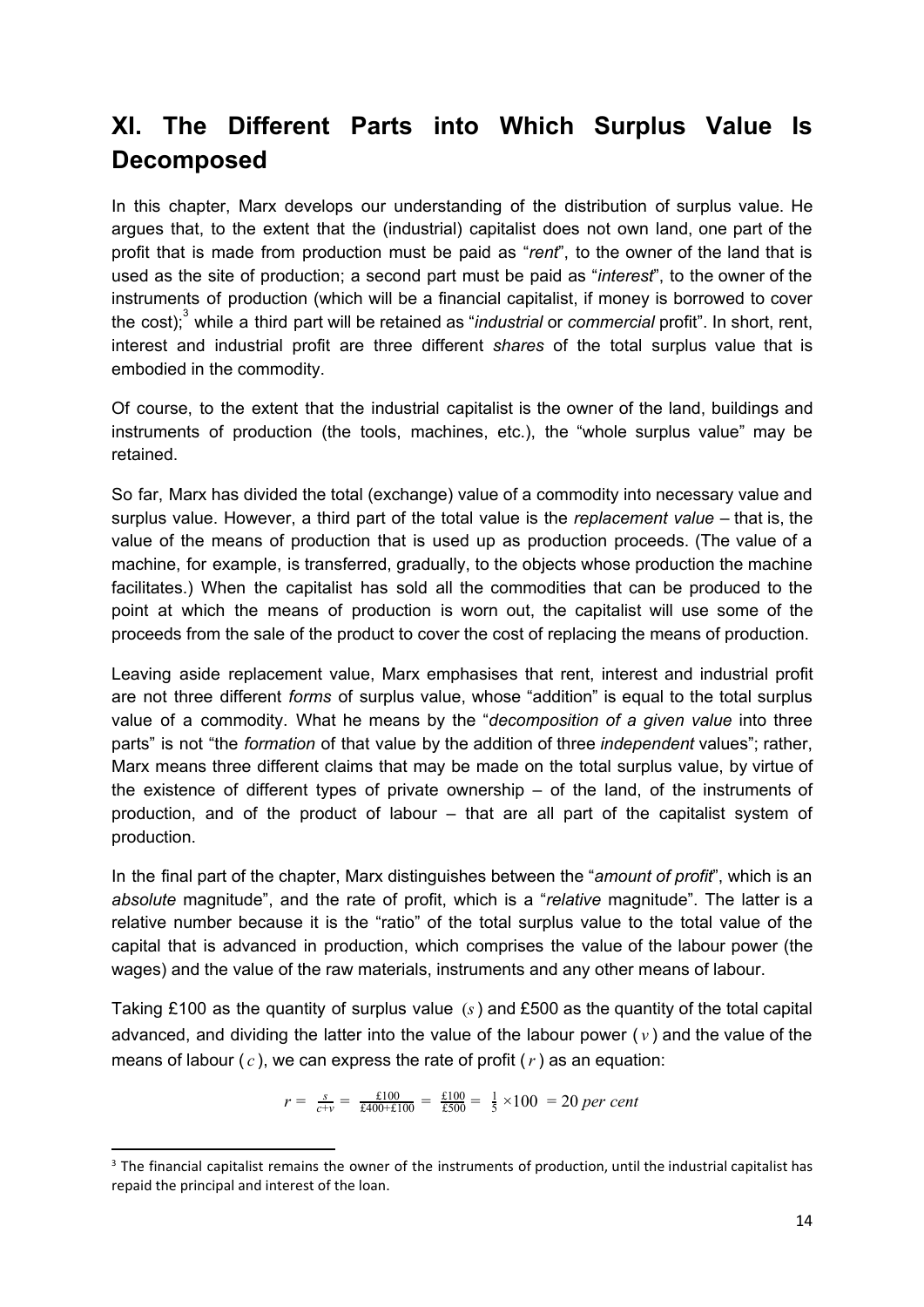#### **Questions for discussion**

What is the relationship between rent, interest and industrial profit, on the one hand and surplus value, on the other?

What is the replacement value of a commodity?

What is the difference between the amount of profit and the rate of profit?

How can the capitalist increase the rate of profit?

# **XII. General Relation of Profits, Wages, and Prices**

In this chapter, Marx considers how profits and wages, and value and price, are related.

When examining the relationship between profits and wages in the first half of the chapter, Marx asks us to exclude from consideration the replacement value of a commodity and focus on the value that the labourer has generated.

Marx tells us that wages and profits are inversely related. Expressing this relationship more precisely and remembering that we are excluding from consideration the replacement value, we may say that, *if wages rise, the rate of profit must fall*; whereas, *if wages fall, the rate of profit must rise*.

We can now understand, in part, the nature of the struggle that has ensued between the class of capitalists and the class of wage-labourers: it is, in part, a struggle over the division of the product of labour – a tug of war, if you like. That struggle can only be resolved through a revolution: through the class of wage-labourers taking ownership of the means of production and deciding, democratically, how to distribute the product of labour.

In the second half of the chapter, Marx considers the nature of the relationship between exchange value and price. He argues that, although the exchange value of a commodity is determined by the labour time that is embodied within it, this value is not fixed: it will change, as the "*productive power* of the labour employed" changes.

- the greater the productive power of labour, the larger the number of commodities that are produced within the given time period, the smaller the quantity of labour that is embodied in each one, and the lower the price of each one;
- the lesser the productive power of labour, the smaller the number of commodities that are produced within the given time period, the larger the quantity of labour that is embodied in each one, and the lower the price.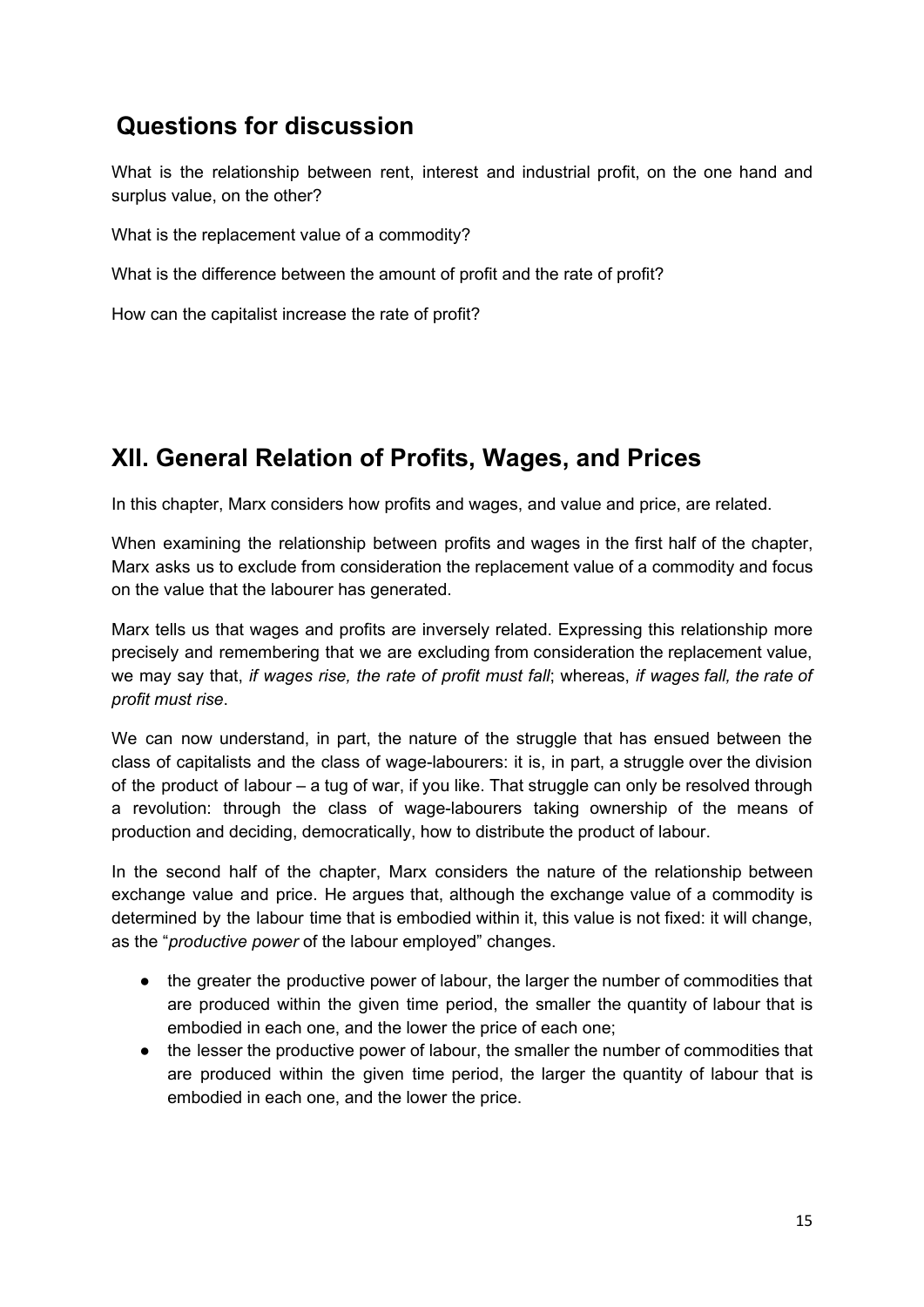### **Questions for discussion**

Why is there a struggle between capitalists and wage-labourers over the distribution of the product of labour?

What is the relationship between the productive power of labour and the natural price of a commodity?

# **XIII. Main Cases of Attempts at Raising Wages or Resisting Their Fall**

In one of the longest chapters, Marx examines, via four different scenarios, the different factors that drive workers to demand an increase, or resist a decrease, in wages.

In the first scenario, Marx considers the impact of a change in the value of necessities on the the worker's standard of living.

- If the value of necessities were to *increase*, owing to a *decrease* in productivity, and if the nominal wage were constant, the real wage would fall below the value of labour power and the worker's standard of living would deteriorate. In this situation, workers might demand a higher wage, to compensate for the effect of the increase in the value of necessities, because the value of necessities determines the value of labour power.
- If the value of necessities were to *decrease*, owing to an *increase* in productivity, the value of labour power would decrease, as would the price of labour power – the nominal wage. Hence, the real wage – the command value of labour power – would stay the same, as would the worker's *absolute* standard of living. However, the worker's *relative* standard of living – the material position of the worker in relation to the material position of the capitalist – would deteriorate because, owing to the increase in productivity, the amount of surplus labour, and hence the rate of profit, would increase (other things being equal). In this situation, workers might try to obtain a share of the increase in productivity, and thereby retain their relative social position, by demanding a higher nominal wage.

In the second scenario, Marx considers the impact of a change in the value of money on the price of necessities and the worker's standard of living. What would happen, Marx asks, if the value of necessities, and hence the value of labour power, were to stay the same, but the *prices* of necessities were to rise, following a decrease in the value of money? In this situation, the worker's standard of living would deteriorate. In consequence, the worker might defend their standard of living by demanding a higher nominal wage, in compensation for the effect of the depreciation of the currency.

In the third scenario, Marx considers the impact of a change in the length of the working day on the ability to exercise labour power. Marx tells us that capitalists are trying, continually, to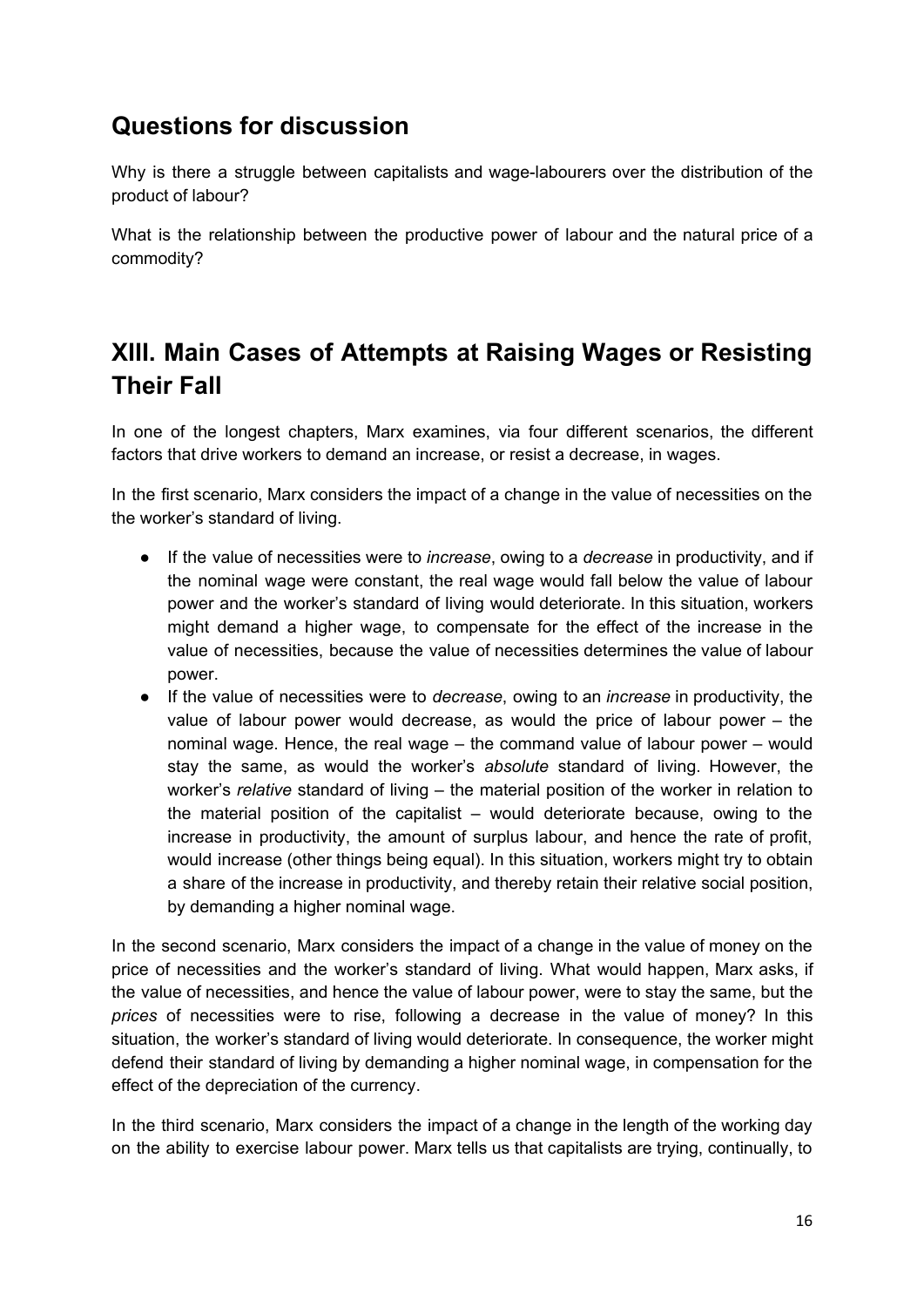extend the length of the working day so that they can extract a greater quantity of surplus labour from production and stay ahead of their competitors.

In response to an increase in the length of the working day being forced on them by the capitalists, workers may demand that a legal limit be imposed on this length, or demand a higher wage from the capitalist, in compensation for the "greater amount of labour extracted, and the quicker decay of the labouring power thus caused."

Moreover, if a legal limit were imposed on the length of the working day, capitalists might respond by imposing, on the workers, an increase in the "*intensity* of labour" whose effect exceeds the effect of the decrease in the length of the working day. $4$  Once again, the increase in the intensity of labour causes a greater loss in the value of labour power, and workers may demand an increase in wages, in compensation for this loss.

In the fourth scenario, Marx considers the impact on wages of the economic cycle. If the market prices of all commodities fluctuate around their natural prices, workers must try to resist the downward pressure on wages that is the result of an economic slump and try to obtain, during an economic boom, as large an increase in wages as they can so that, on average, the price of their labour power corresponds to its value.

#### **Questions for discussion**

What is the effect of an increase in the value of necessities on the living standard of workers?

What is the effect of a decrease in the value of necessities on the living standard of the workers?

Why might workers demand higher wages, in response to an increase in the length of the working day?

How might capitalists respond to a legal limit on the length of the working day?

Why should workers try to obtain higher wages during an economic boom?

# **XIV. The Struggle between Capital and Labour and Its Results**

Marx's starting point in the first section of the final chapter is the question of "how far" the class of labourers "is likely to prove successful" in its struggle with the class of capitalists.

<sup>&</sup>lt;sup>4</sup> In the UK in the 19th century, for example, capitalists demanded a faster pace of work, when new machinery was introduced in the factories, in response to the limits on the length of the working day that the Factory Acts provided for.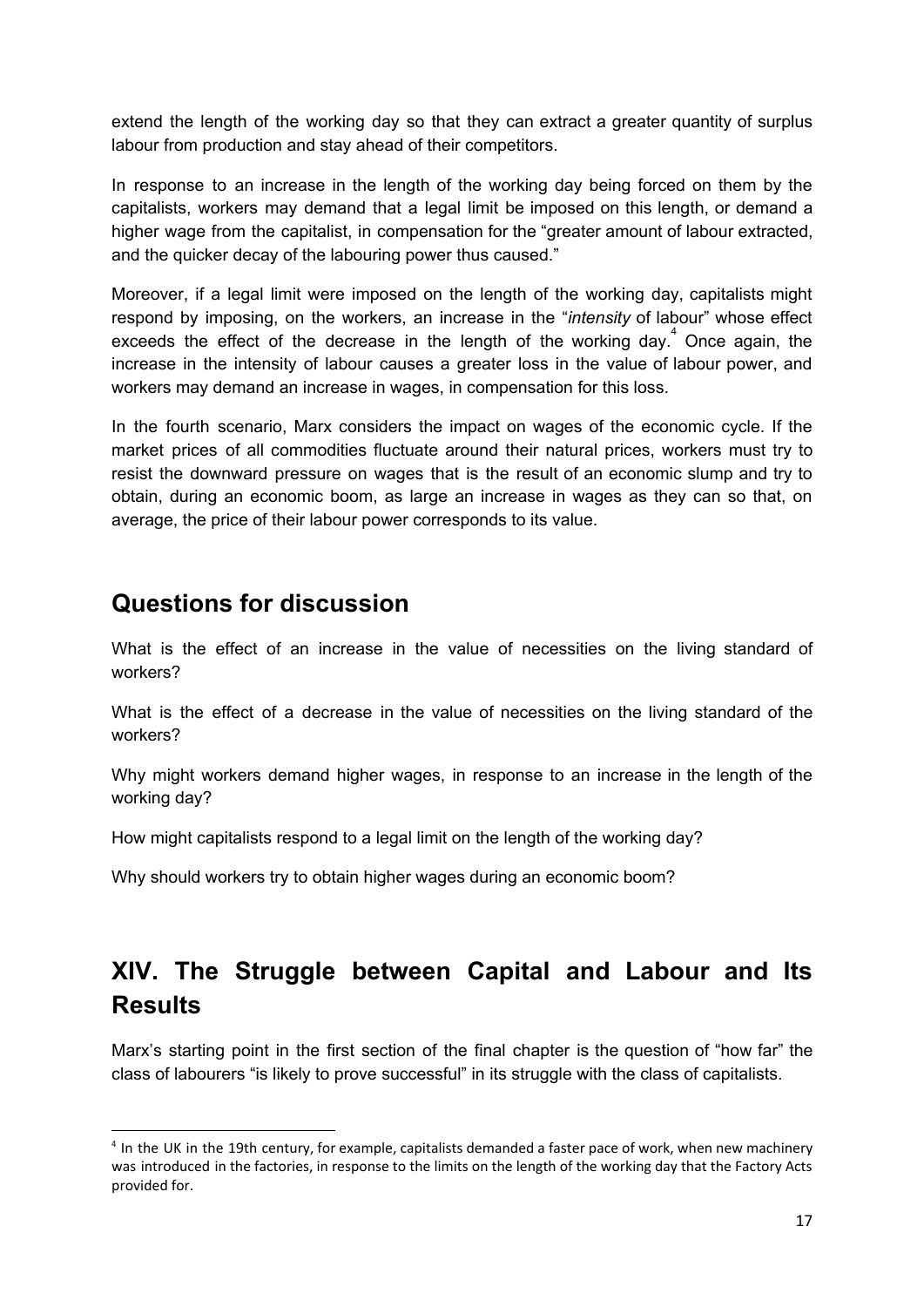Marx reminds us that the average market price of labour power will be equal to the natural price of labour power – its exchange value – because the fluctuations in the market price will offset each other, just like for all other commodities.

However, Marx asks us to think about "some peculiar features which distinguish the *value of the labouring power* … from the values of all other commodities." There are two types of limit, Marx argues, that make the value of labour power distinct: a *physical* limit and a *social* limit.

- The physical limit to the value of labour power is such that, for labour power to be maintained and reproduced, workers must consume a certain quantity of goods and services; the nominal wage must therefore be sufficient for them to purchase this quantity of necessities.
- The social limit to the value of labour power is such that its value must be sufficient to satisfy the "*traditional standard of life*" of the working class, or the wants that arise from the particular conditions in which different groups of workers are reared and live. This is why, when we compare the value of labour power of "different countries" or the value of labour power of "different historical epochs of the same country", we find that the value of labour power *varies*, despite the values of other commodities being constant.

However, historical experience shows us that it is possible for capitalists to exceed, not only the social but also the physical limit to the value of labour power, in other words, to pay wages so long their recipients need some kind of state welfare or charity to get by.

Having discussed the limits to the value of labour power, or the "*minimum*" level of the wage, Marx discusses the limits to the profitability of production, given the inverse relationship that exists between wages and profits. Marx tells us that

- for a given length of the working day, the limit to the rate of profit is the "*physical minimum of wages*";
- for a given wage, the limit to the rate of profit is the "physical maximum of the working day" – that is, the maximum amount of time, in the day, that labour power can be in exercise, before the labourer becomes exhausted.

The actual rate of profit, and the actual level of the wage and the length of the working day, will therefore be determined by the outcome of the struggle that ensues between the class of capitalists and the class of labourers.

As productivity improves, the share of fixed capital (the instruments of production) increases in relation to the share of variable capital or wages – what Marx calls the "*progressive change in the composition of capital*." The increase in the demand for labour power will diminish in relation to the increase in the demand for instruments of production.

In short, the general consequence of the development of capitalism is a tendency for the price of labour power to fall "more or less to its *minimum limit*." How, then, should workers respond? In the short term, Marx argues, the working class must certainly not give up any attempt to resist the pressures of the capitalists; if workers were to give up, "they would be